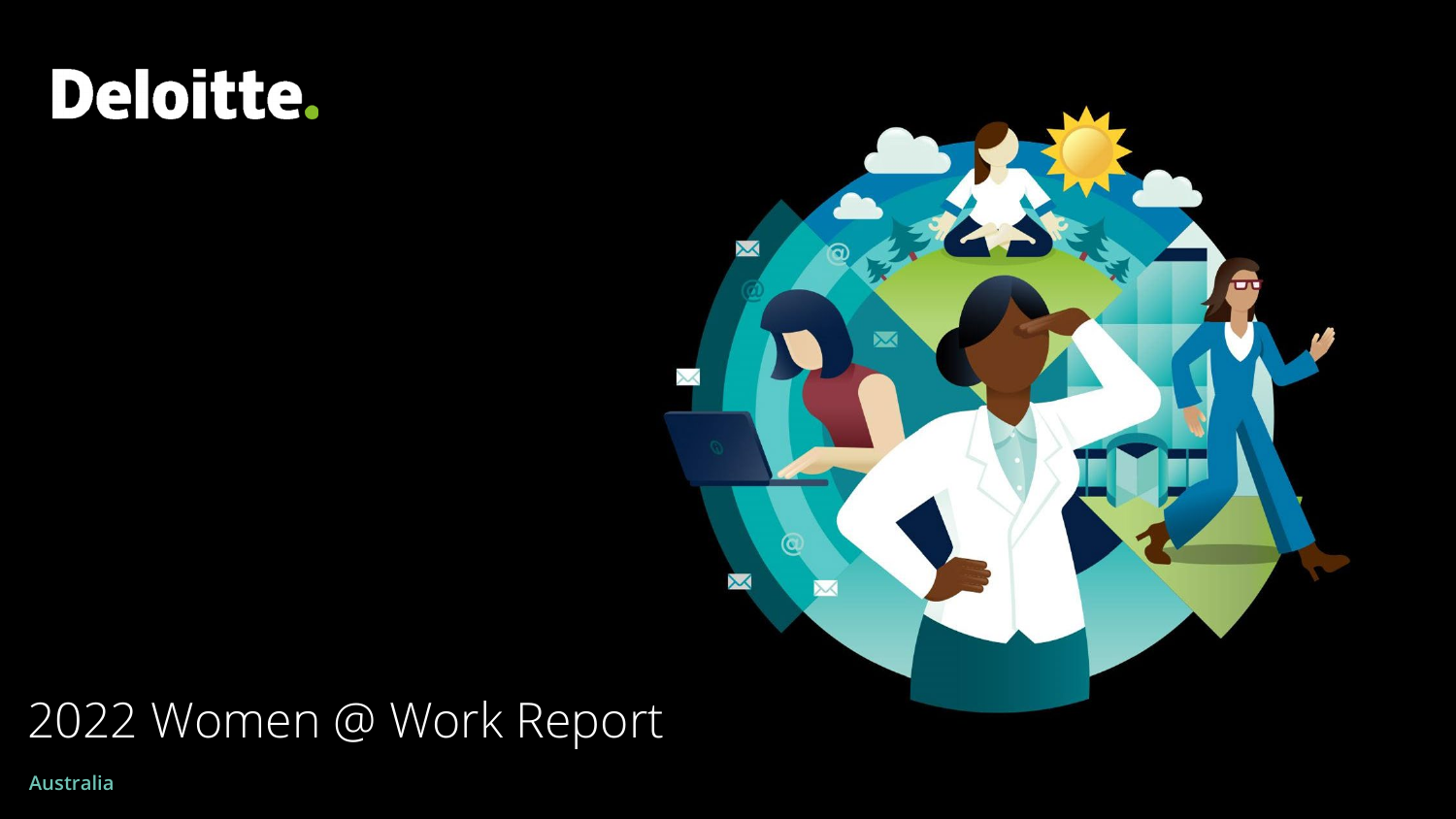

- Between November 2021 and February 2022, Deloitte Global conducted a survey of **5,000 women in 10 countries** to explore how women around the world rate their overall satisfaction, optimism, and motivation in the workplace amid the ongoing COVID-19 pandemic. Now in its second year, this survey highlights trends across key topics and serves as a comparative analysis of women's attitudes since the beginning of the pandemic.
- The following deck examines **how women in Australia stand out from their global counterparts** on key themes.

### **Key global findings:**



 $\mathbb{E}^{\mathsf{Q}}$ 

**Widespread burnout: fueled by rising stress levels**. 53% of women say their stress levels are higher than they were a year ago, and almost half feel burned out. Almost half say their mental health is poor/very poor. One-third have taken time off work because of mental health challenges, yet only 43% feel comfortable talking about these concerns in the workplace.

**The Great Resignation set to continue.** Women are more likely to be looking for a new role than they were a year ago: burnout is the main reason. About a quarter rate their job satisfaction and motivation as poor/very poor and almost half are less optimistic about their career opportunities vs a year ago. >50% want to leave their employer in the next 2 years; only 10% plan to stay with their current employer for 5+ years.



**Flexibility is not a reality for many women.** Just 33% of women say their employer offers flex working options, and 94% believe that requesting flexible-working will affect their likelihood of promotion. 90% believe their workloads won't be adjusted accordingly if they request flexible-working options. Additionally, women who have reduced or changed hours during the pandemic and those who work part-time are suffering significantly lower levels of mental wellbeing and motivation.

- **Hybrid working: An opportunity for change—but challenges exist**. Almost 60% of  $\bigoplus$ women who work in hybrid environments feel they've been excluded from important meetings, and almost half say they do not have enough exposure to leaders. Additionally, only around a quarter of women say their employer has set clear expectations when it comes to how and where they're expected to work.
- <u>ුං)</u>

**Harassment and microaggressions are on the rise—and often go unreported.** 59% of women have experienced harassment and microaggressions over the past year at work, a number that has increased since the 2021 report (52%). Only a small proportion of these behaviors go reported—just 31%—and women still fear reprisals for speaking up: 93% believe reporting non-inclusive behaviors will negatively impact their careers, and most feel action won't be taken if reported.

**Through an intersectional lens, women face more challenges.** Women in ethnic minority groups and LGBT+ women are more likely to have experienced microaggressions. LGBT+ women are more than 10% more likely to say they've been patronized or undermined by managers. Those in ethnic minority groups are significantly more likely to say they experience exclusion from informal interactions, feel patronized, and receive disparaging/belittling comments compared to those in the ethnic majority.

### *Inclusive, supportive organizations gain a competitive advantage*

Like our 2021 research, this year we identified a small group of women who work for 'Gender Equality Leaders,' organizations that, according to those surveyed, have created genuinely inclusive cultures that support them and promote mental wellbeing. Women who work for these companies report far higher levels of engagement, trust, and career satisfaction, and they also plan to stay with their employers longer. They also report more positive experiences with hybrid working and lower levels of burnout (just 3%) and greater mental health support: 87% say they get adequate mental health support from their employer, and the same percentage feel comfortable talking about their mental health in the workplace.

© 2022. For information, contact Deloitte Touche Tohmatsu Limited.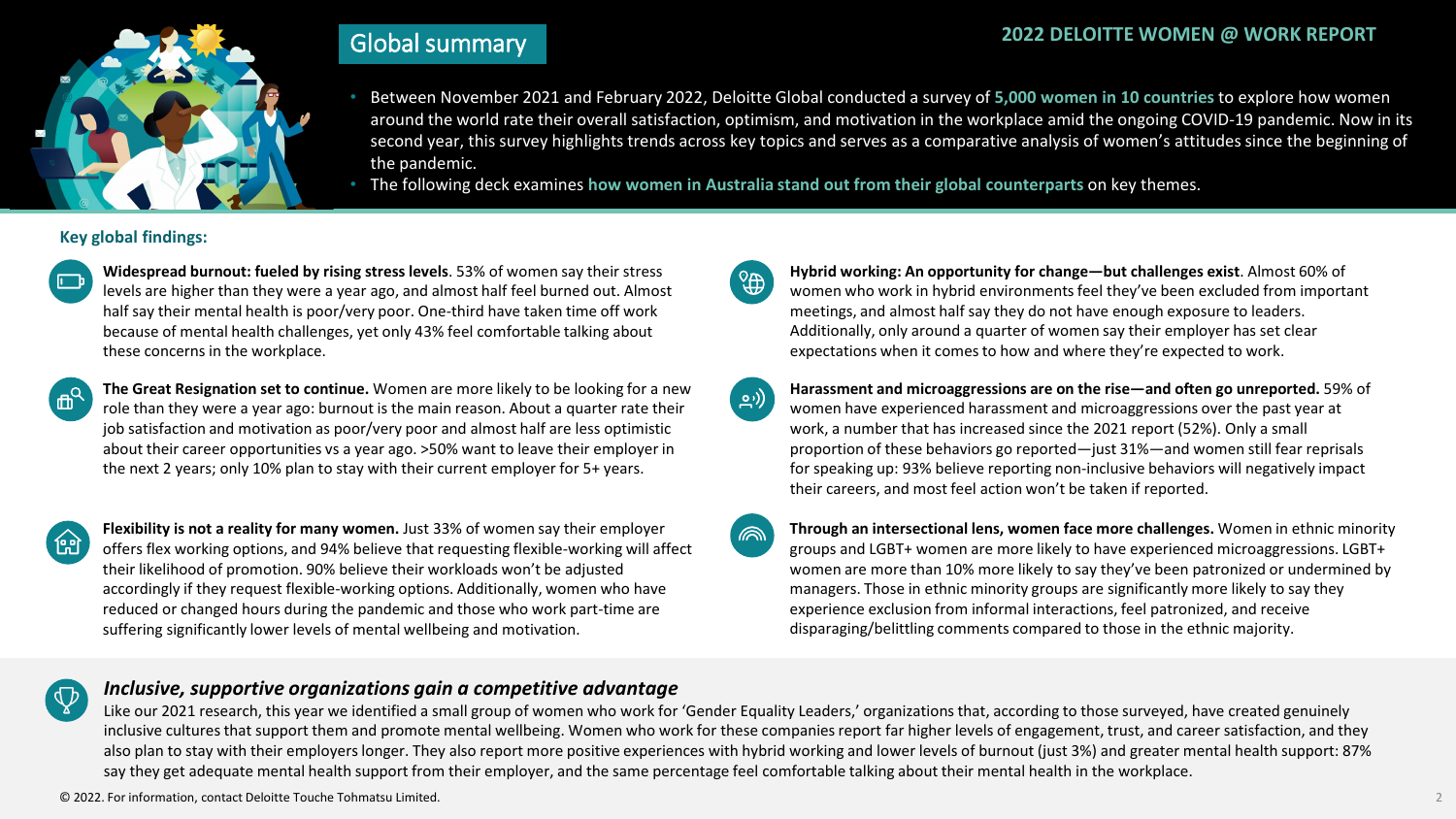• We surveyed **500 women** in Australia.

# **Australia respondent profile:** *LGBT+\* \*Note that gender identities and sexual orientations not shown received less than a 1% response rate. Ethnicity Seniority Age Heterosexual/straight Gay/Lesbian*  98% 2% 11% **17% 25% 48%**  $\Box$  C Level  $\Box$  Senior management  $\Box$  Middle management  $\Box$  Non-managerial **15% 37% 39% 9%**  $18-25$  26-38 39-54 55-64 **87% 3% 7% 2%** ■ White or caucasian ■ Black, African or Afro-Caribbean ■ Asian ■ Other

*Respondents were able to opt out of answering a question about their sexuality; 369 women answered this question in Australia.*

### **Australia company profile:**

### *Employment Status*

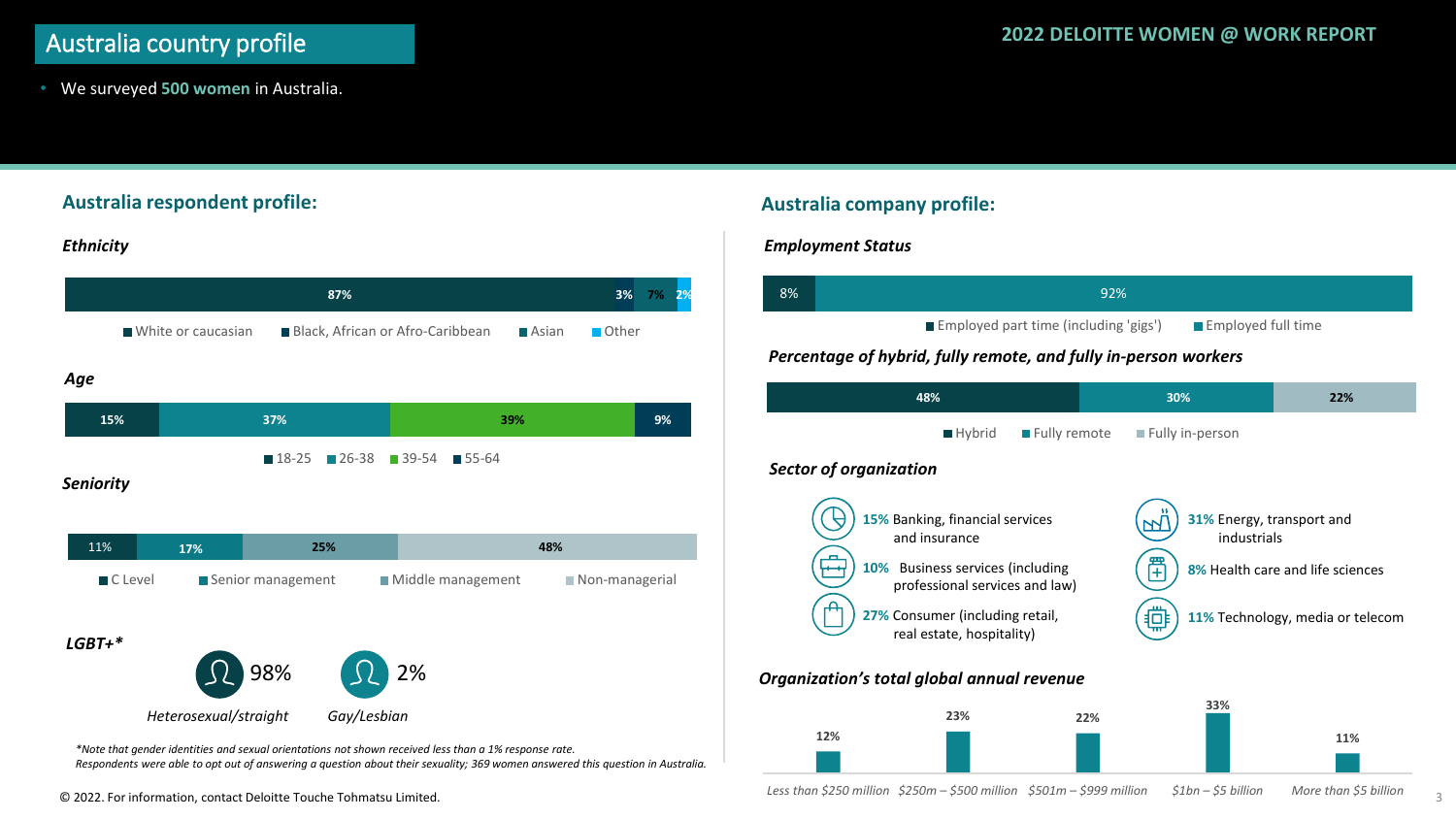### Women are facing widespread burnout **2022 DELOITTE WOMEN @ WORK REPORT**

• Australian women express slightly higher levels of burnout as their global counterparts. As with the global numbers, younger women in Australia report higher levels of burnout.

Australian women rate their mental health similarly to their global counterparts. Those in ethnic minority groups are less likely to feel comfortable talking about mental health concerns in the workplace and indicate that they're much less likely to receive adequate mental health support from employers.

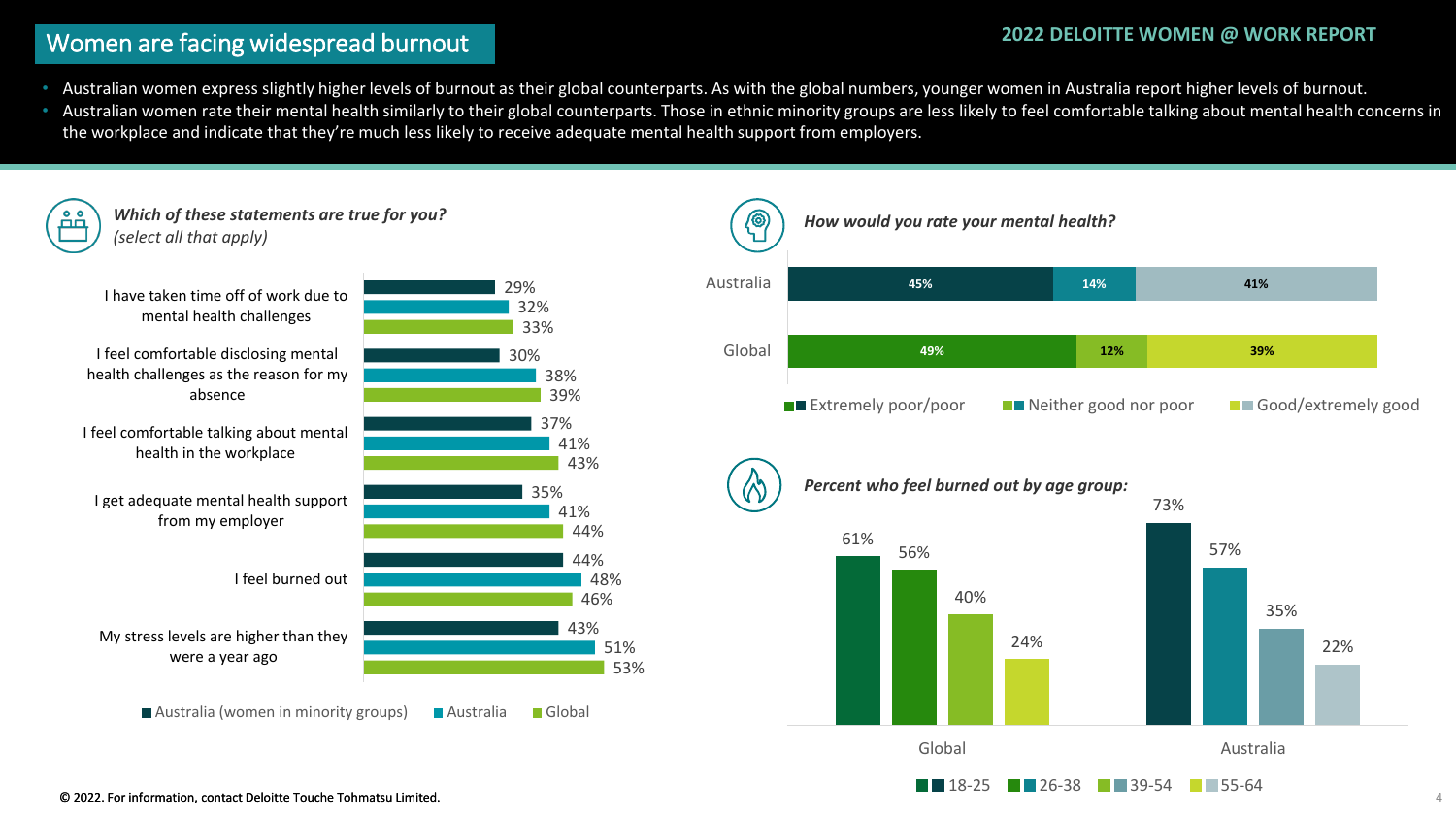## **2022 DELOITTE WOMEN @ WORK REPORT** Burnout and other factors driving women away from their employers

- Slightly less women in Australia are actively looking to leave or planning to leave their current role within two years compared to the global average. For those actively looking to leave, inadequate pay and burn out are the top reasons in Australia (though burn out is listed at much lower levels than global).
- Women in Australia rate certain aspects of their life (e.g., job satisfaction, work/life balance, motivation at work) at similarly poor levels as the global group. Those in ethnic minority groups are less likely to feel like they're judged by their work quality versus the hours they're present compared to the Australian total.

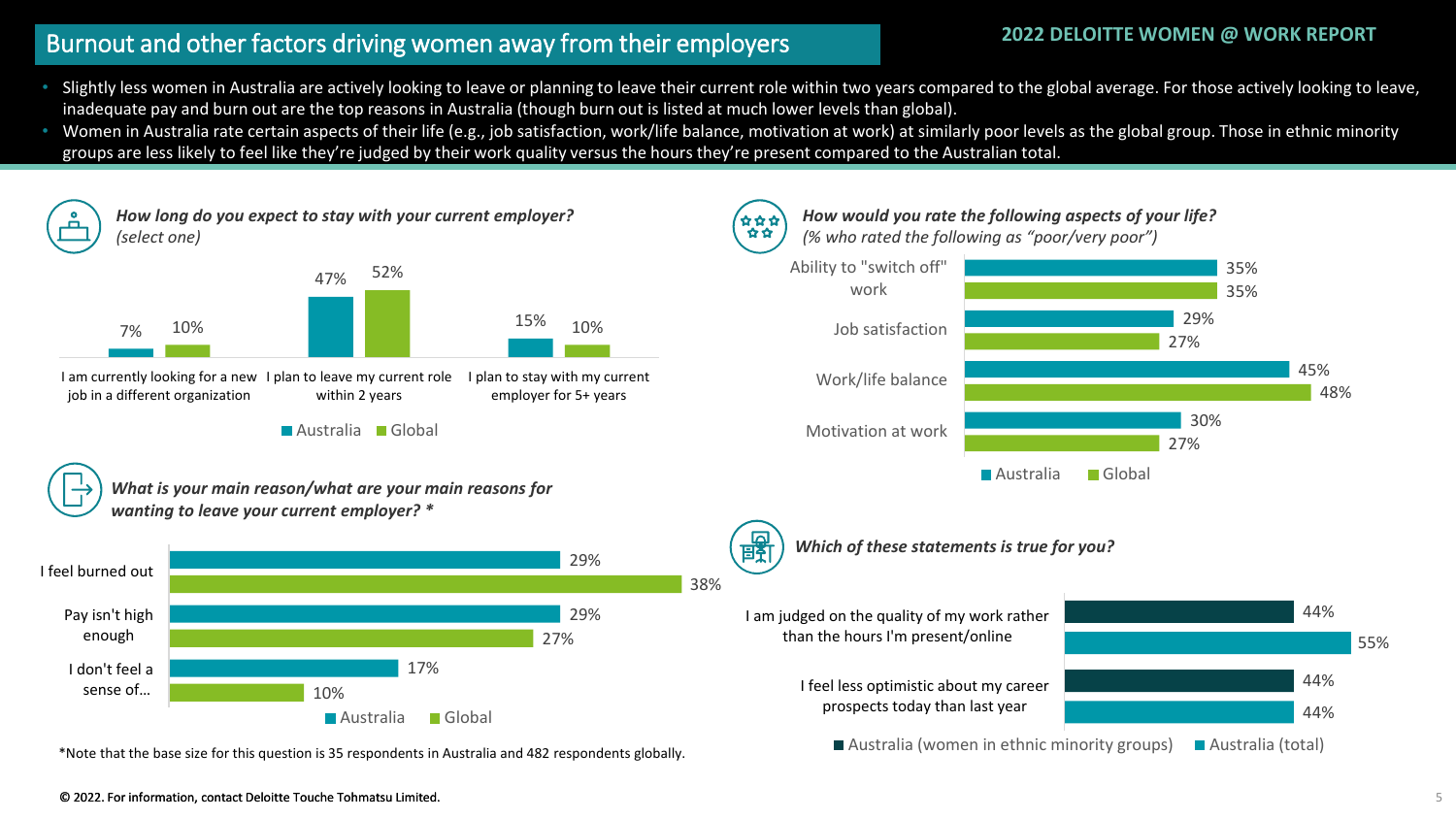### **2022 DELOITTE WOMEN @ WORK REPORT** Flexibility is not a reality for many women

- Slightly more women in Australia than global—though still a small percentage—say their employers offer flexible-working policies.
- Australian women who have changed their working hours since the start of the pandemic or work part time are much more likely than those who haven't changed their hours to feel burned out, stressed, less optimistic about their career prospects, and less comfortable talking about mental health in the workplace.

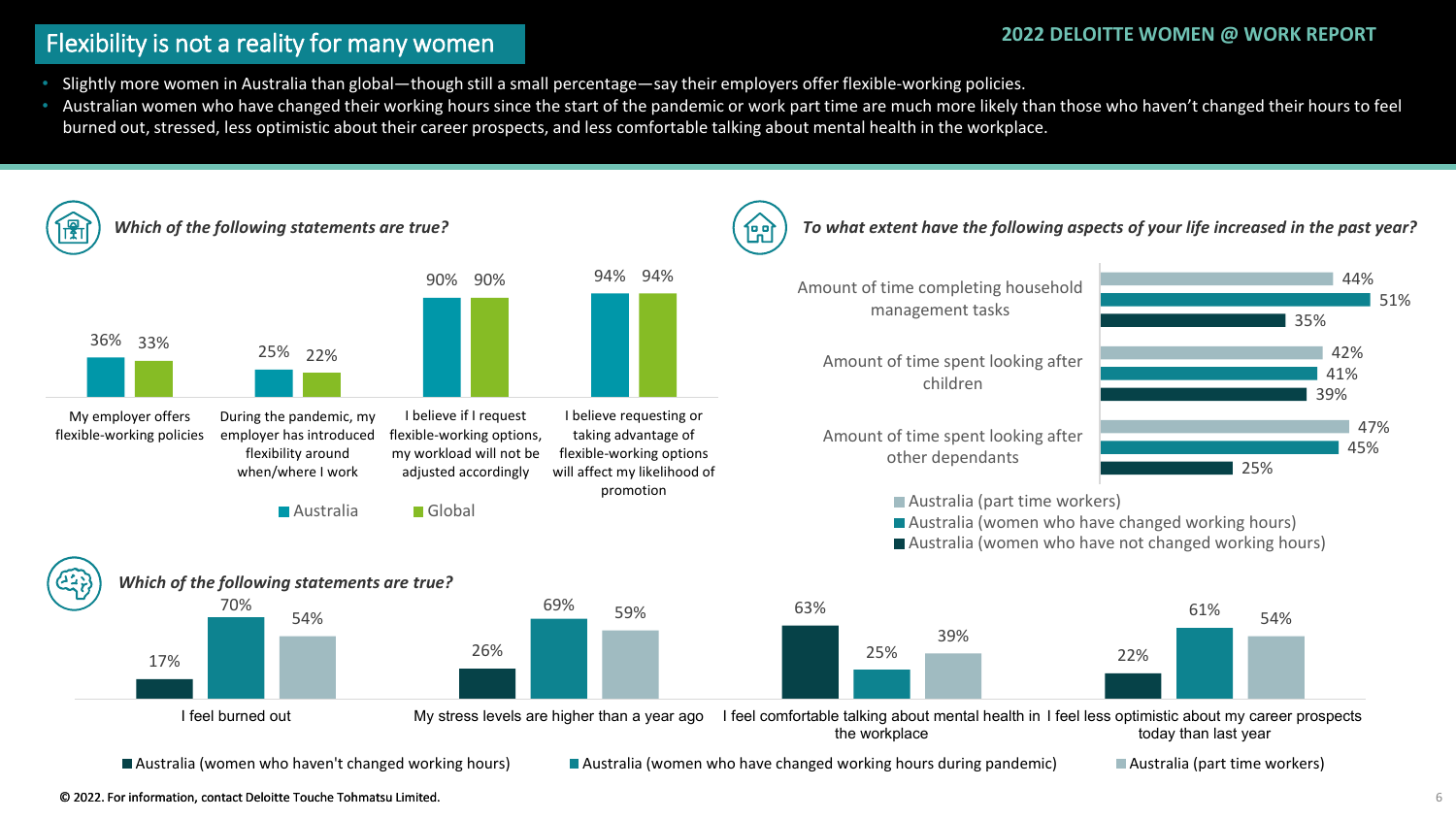### **2022 DELOITTE WOMEN @ WORK REPORT** Hybrid working not delivering the benefits it could

- Slightly more women in Australia are working hybrid versus global. Australian women working hybrid feel slightly less excluded from meetings and interactions than global hybrid workers (but this number is still very high).
- Similar to global, Australian women working hybrid are much more likely to have experienced microaggressions over the past year versus those working fully remote or fully on site. Being interrupted/talked over was the most frequently-cited microaggression for women in Australia.

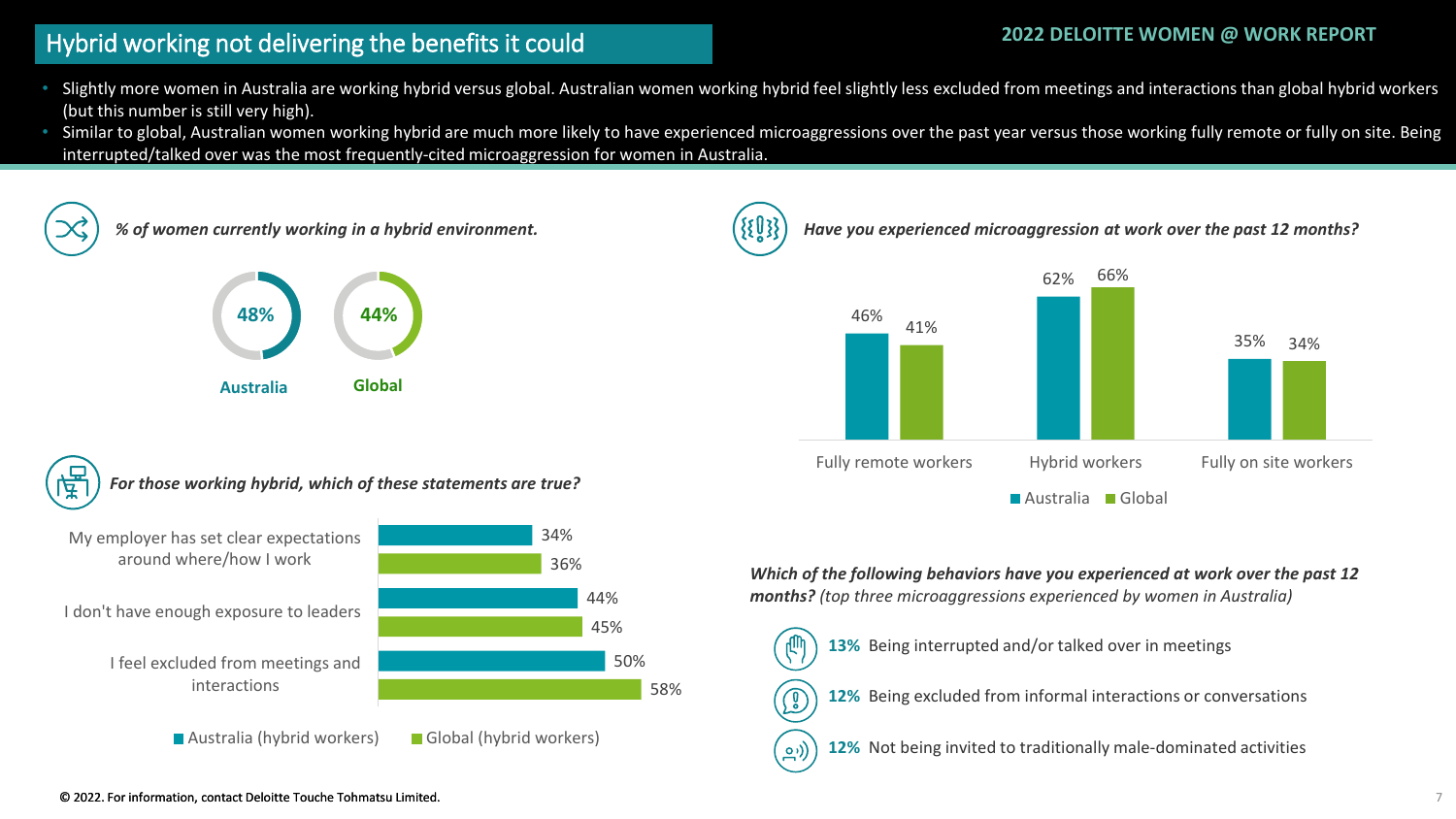## **2022 DELOITTE WOMEN @ WORK REPORT** Harassment and microaggressions are on the rise

- Similar to global, women in Australia experienced higher numbers of non-inclusive behavior in 2022 than in 2021. The top three reasons women in Australia gave for not reporting these behaviors: they didn't feel the behavior was serious enough to report, they didn't think the complaint would be taken seriously, and they were concerned the behavior would get worse.
- Women in ethnic minority groups in Australia were more likely than global or the Australian total to experience certain behaviors (like feeling patronized, having someone take credit for their ideas, and having fewer opportunities to speak up in meetings compared to male colleagues).





© 2022. For information, contact Deloitte Touche Tohmatsu Limited.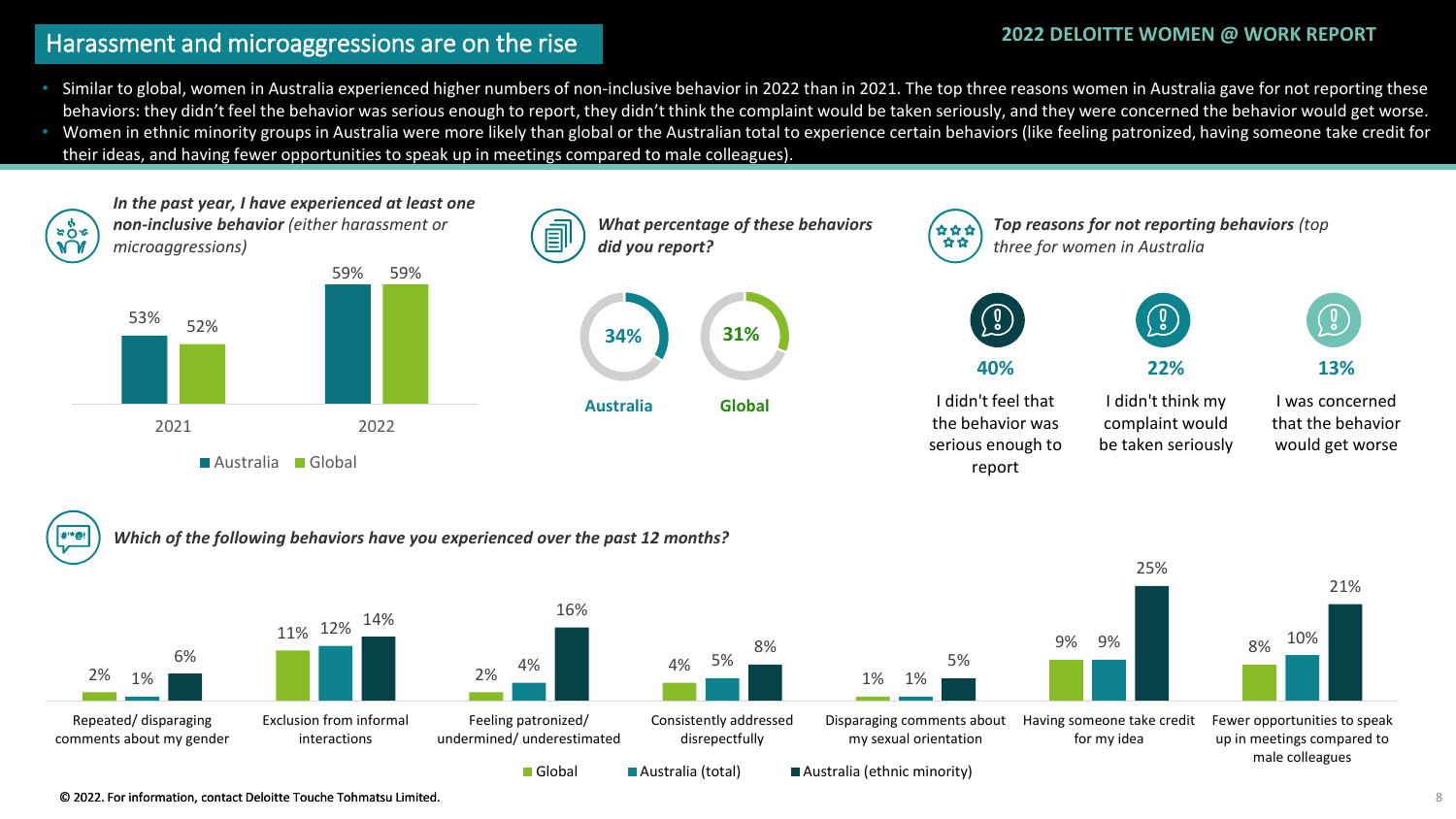## **2022 DELOITTE WOMEN @ WORK REPORT** Gender Equality Leaders are getting it right

- 
- Deloitte's research identified a group of "Gender Equality Leaders," organizations that, according to the women surveyed, have created genuinely inclusive cultures that support their careers, work/life balance, and foster inclusion. The proportion of women working for GELs is 5% globally and **5% in Australia.**
- Additionally, we identified a group of "lagging" organizations. The women who work for these businesses indicate they have a less inclusive, low-trust culture. This year 24% of global respondents and **27% of Australia respondents** work for these Lagging organizations
- Women who work for gender equality leaders report far higher levels of wellbeing and job satisfaction